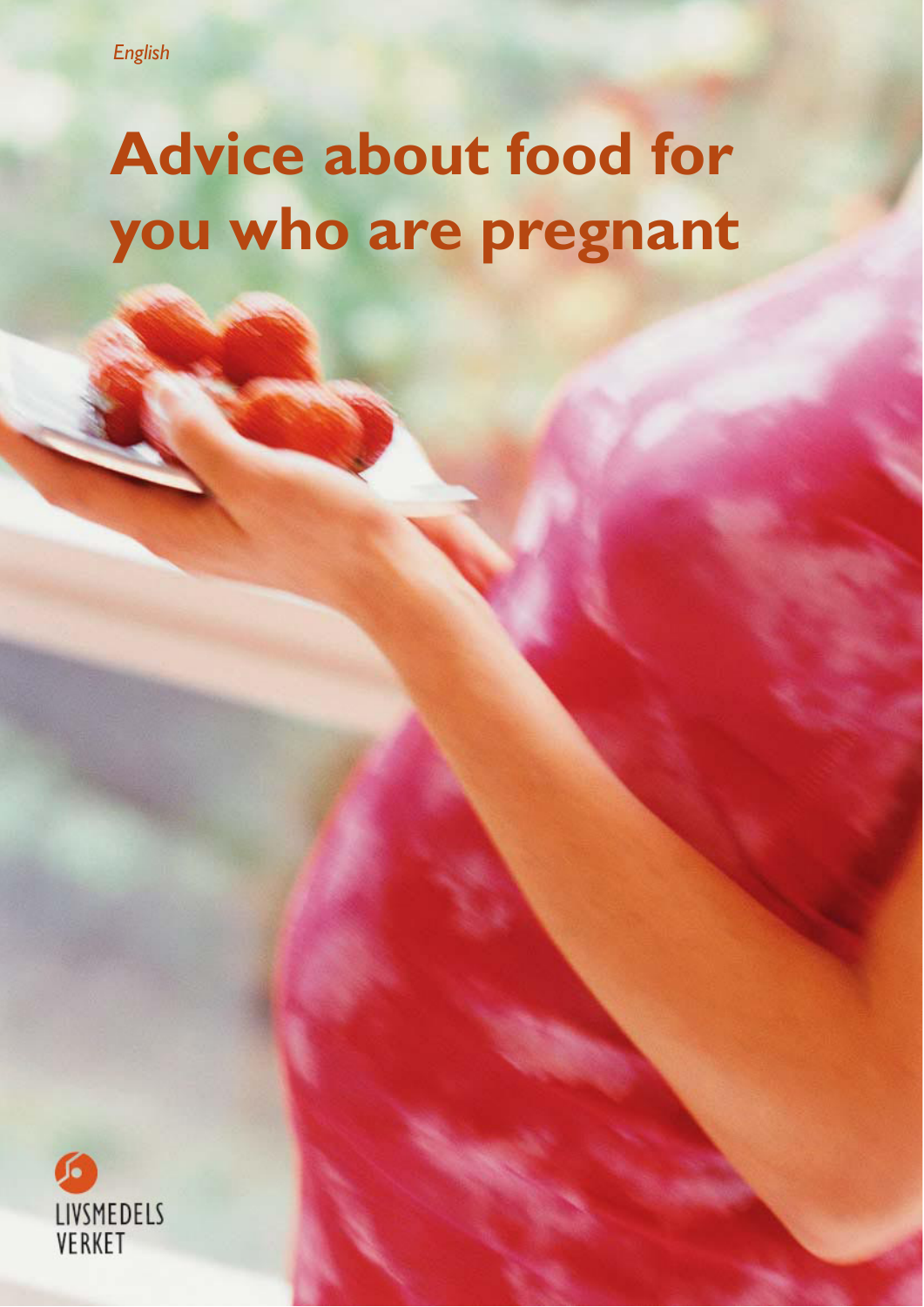**During pregnancy many women start to think about their eating habits. Perhaps you do, too. Previously you have only needed to think about yourself. Now you have to consider the health of two people.** 

**This brochure gives you some simple advice about good eating habits – before as well as after your child is born.**

### **What shall I eat?**

In order for the child inside you to be able to grow and develop, you need more nutrition than usual. For example you need more vitamins and minerals, though not all too many more calories. The best way of getting sufficient nourishment is by means of good and nutritious food.

Different kinds of food contain different nutrients – protein, carbohydrates, fat, vitamins and minerals. That is why it is good to have a varied diet.

### **Good to eat**

- ◆ 500 g fruit and vegetables every day, for example two portions of vegetables and three of fruit
- $\div$  fish 2–3 times a week; see the fish list on page 3
- $\div$  skimmed milk, natural skimmed sour milk and natural low-fat yoghurt, about half a litre a day
- ❖ low-fat margarine on your sandwiches and liquid margarine or oil for cooking purposes
- meat, chicken, eggs, beans, lentils or peas every day
- ◆ bread and potatoes, rice, pasta, bulgur wheat or similar every day – preferably a wholegrain alternative.

Drink water with your meals and when you are thirsty.

### **The plate model provides balance**

In order to achieve a good balance between different nutrients you can use the plate model when serving your meal. It shows the appropriate proportions of the various types of food.

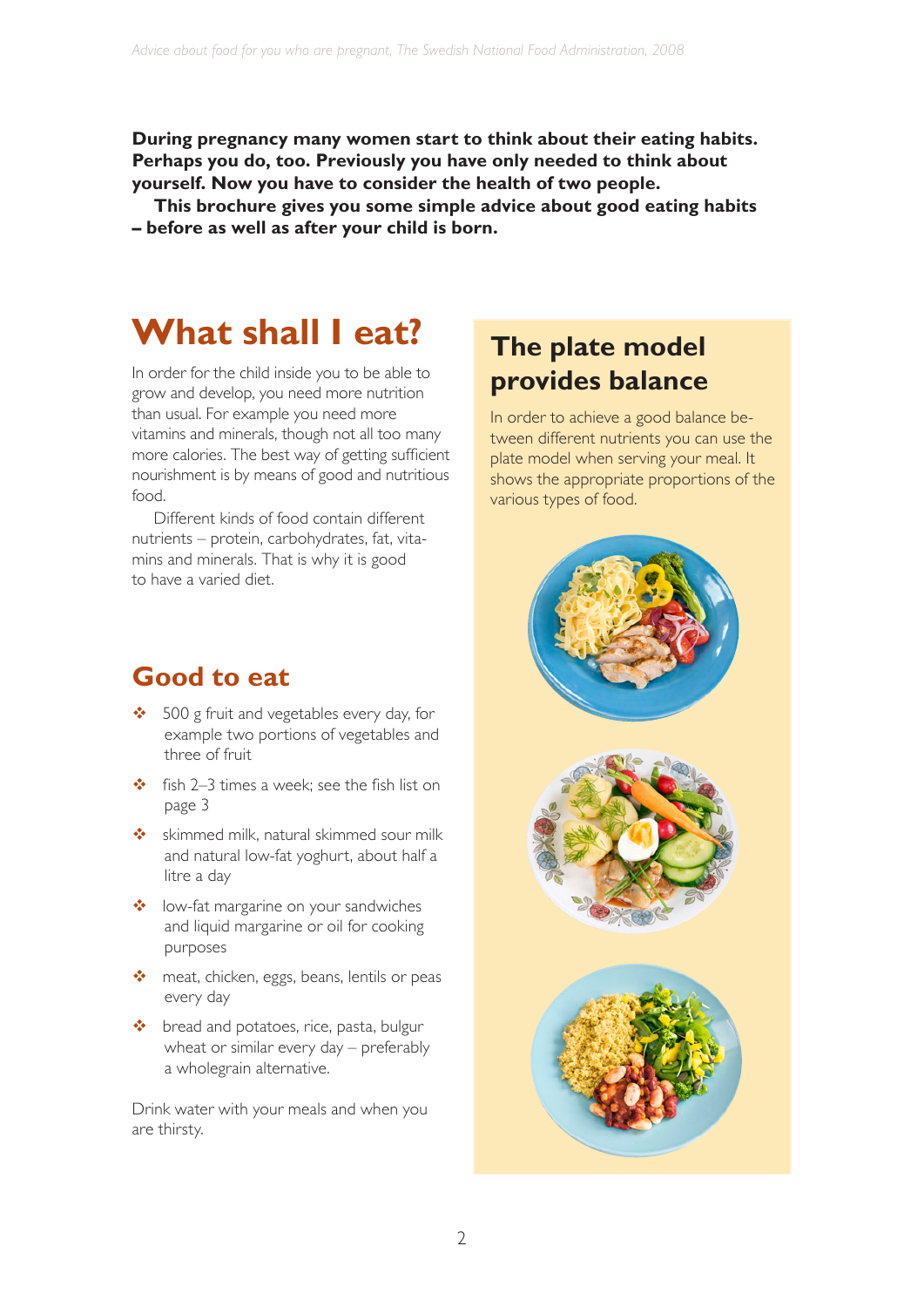# **Fish and shellfish is good for you**

Fish and shellfish are rich in vitamin D, iodine and selenium, all of which are important when you are pregnant. Oily fish, such as salmon and mackerel, also contain omega 3-fat. So eat fish 2-3 times a week and choose different kinds, both oily and non-oily.

A few kinds may contain raised levels of mercury or dioxins and PCB. You should not eat these as often, maximum 2-3 times a year. This is particularly relevant if you eat fish that have not been caught comercially since many of the kinds in question are caught by anglers.

### **Eat 2-3 times a week, choose different kinds**

Examples of ordinary fish, fish products and shellfish that are safe to eat:

All farmed fish Alaska pollock Anchovies Blue mussels Canned tuna Catfish Cod Crab, the white flesh Crayfish Fishballs Fish-fingers Flounders/dabs Haddock Hake Herring, including pickled Hoki Lobster Mackerel Plaice Prawns Saithe Salmon and trout Sardines Scallops **Stockfish** Tilapia Whitefish The list is not exhaustive and there are many other kinds that are good to eat.

### **A couple of times a year**

#### Eat maximum 2-3 times a year - *because of mercury:*

Atlantic halibut *(Hippoglossus hippoglossus)* Burbot Perch Pike Pikeperch Ray Shark Swordfish Tuna, fresh/frozen

#### Eat maximum 2-3 times a year - *because of dioxins, PCB:*

Baltic herring, fermented Baltic herring

Salmon and salmon trout from the Baltic, Lake Vänern and Vättern and char from Lake Vättern. The advice primarily concerns women who eat fish that have been caught non-commercially, since these fish are seldom to be found in normal shops.

> Certain fish are less good to eat for environmental reasons. Read more about fish and the environment on www.livsmedelsverket.se.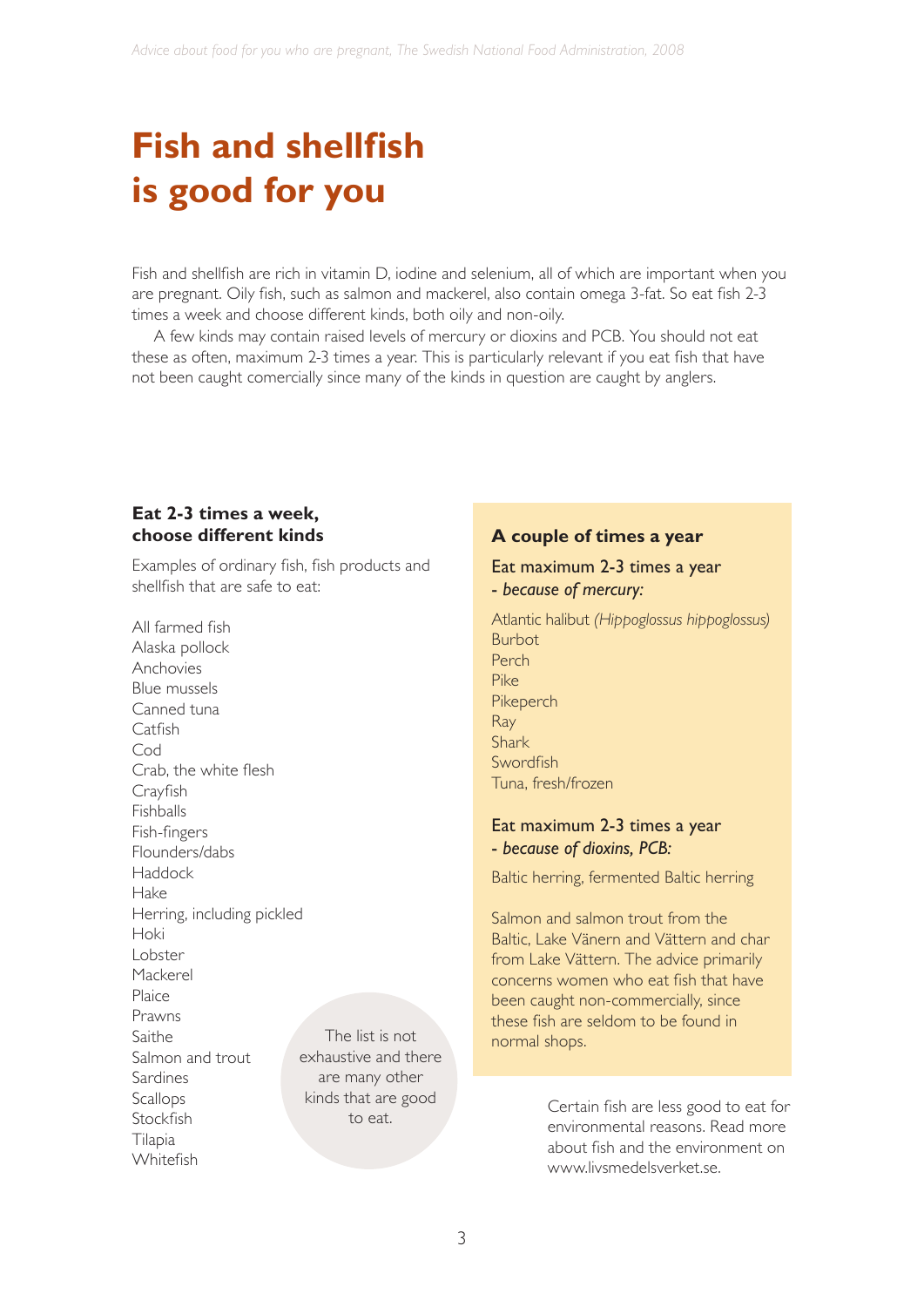## **How much should I eat?**

When you are pregnant you need more nutrition than normal, but not so many more calories. On the average this is how much *extra* food is needed per day:

### **Months 1–3:** 1 portion of fruit

**Months 4–6:** 1 filling snack 1 portion of fruit

**Months 7–9:** 2 filling snacks and 1 portion of fruit

In order not to put on too much weight, but still get enough nutrition, it is important to eat good and nutritious food. Cut down on soft drinks, sweets, ice-cream, cakes and treats. They give neither you nor the child any nutrition but only add unnecessary calories.

The longing for sweet things, the tiredness and nausea are often reduced if you eat regularly – eat breakfast, lunch and dinner and something between meals. Your body profits from routines and it will be easier to eat the appropriate amounts.



# **How much weight should I put on?**

An adequate weight gain is important both for the child and for your health. A healthy weight increase reduces the risk of pregnancyrelated diabetes and high blood pressure. The actual delivery can also be easier if you do not put on too much weight. How much is the right amount depends on how much you weighed before the pregnancy. Consult your midwife regarding what is right for you.

On the other hand you should not try to diet when you are pregnant. It is important for you to eat good and nutritious food, cut down on unnecessary calories and take exercise – preferably 30 minutes every day.

R

### **The keyhole – quick guide to good food habits**

If you want to find healthier food in an easy way then the keyhole symbol can help you - both when you are shopping and when you eat out.

Keyhole-labelled food contains less and healthier fat, less sugar and salt and more fibre than other foods of the same type.

Fruit, vegetables, meat and fish can be keyhole-labelled. Low-fat charcuterie and dairy products can also carry the keyhole symbol, as can high-fibre bread, cereals and pasta.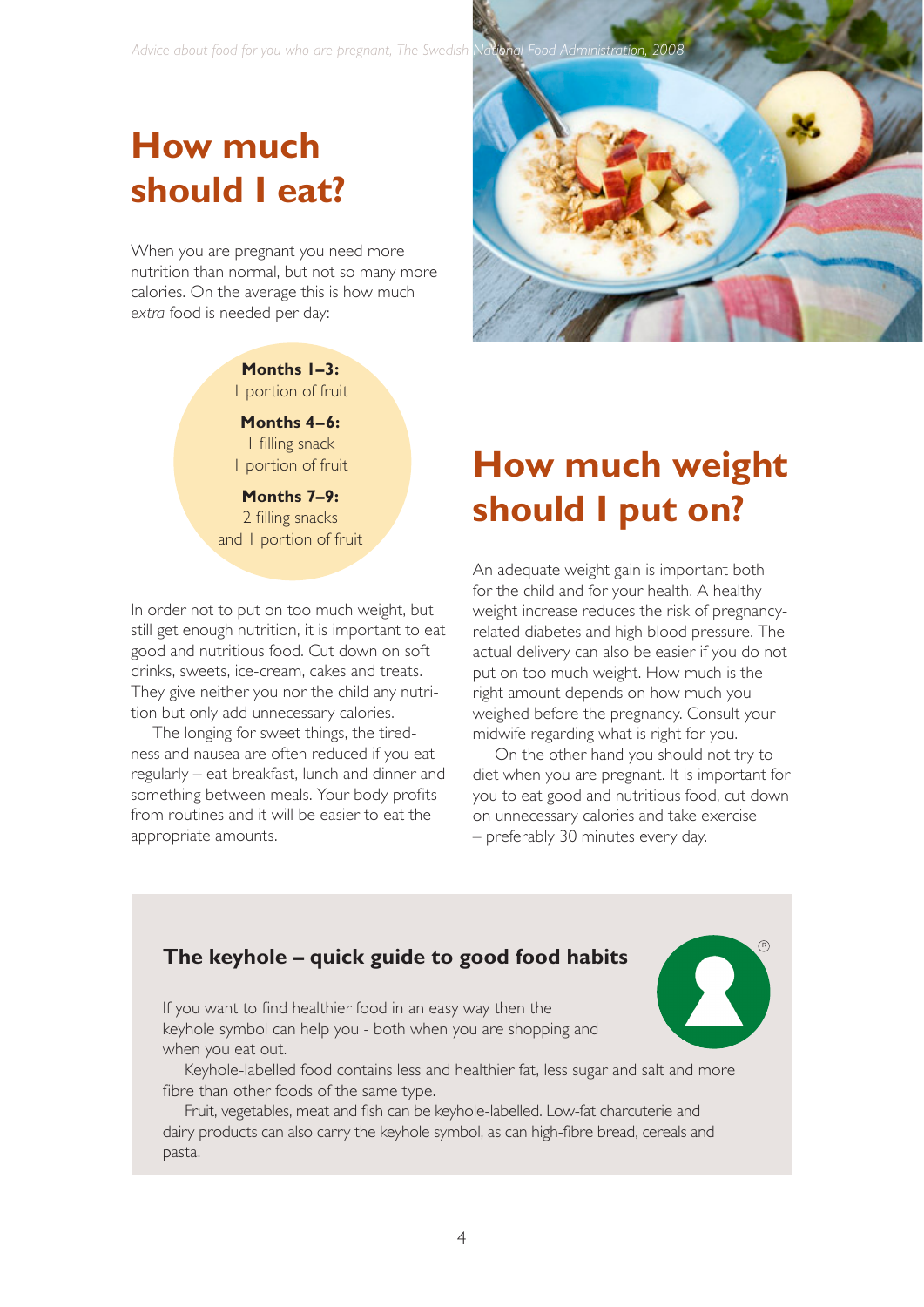# **How shall I get sufficient vitamins and minerals?**

The best way of getting the vitamins and minerals you need is through your food. And, of course, it also contains other necessary nutrients.

Choose food rich in vitamin D, omega 3-fat, folate (folic acid) and iron. These substances are of particular importance during pregnancy.

### **Good sources of**

### **DHA, an omega 3-fat**

#### Oily fish, such as salmon, mackerel and herring.

If you never eat fish your intake of certain kinds of omega 3-fat (DHA) that are needed during pregnancy may be too low. Consult you midwife if you never eat fish.

### **Vitamin D**

Vitamin D-fortified foods: Skimmed milk, skimmed sour milk, natural low-fat yoghurt, most types of margarine. Fish and eggs. Sunlight, too, is an important source.

If you do not eat vitamin D-fortified foods or if you cover your entire body in clothes when outdoors, you can be short of vitamin D. Consult your midwife.

### **Folate/folic acid**

#### Vegetables, beans, chickpeas, lentils, fruit, berries and wholegrain products.

It is recommended that all women who might become pregnant should take 400 microgram folic acid tablets every day up to week 12 of the pregnancy in order to reduce the risk of spina bifida in the foetus.

After week 12 folic acid has no effect against spina bifida. On the other hand it is important to eat food rich in folate/folic acid during your entire pregnancy. This is needed for the development of your child and forming your blood cells.

### **Iodine**

You also need iodine during pregnancy. Therefore, use iodine-fortified salt, but do not use too much salt. Many mineral, herbal and flaked salts are not iodine-fortified. Read on the packaging.

### **Iron**

#### Meat, liver pâté, black pudding and wholegrain bread.

Even if you eat food that contains a lot of iron you may still need iron tablets. This depends on how much iron you have stored in your body. Consult your midwife.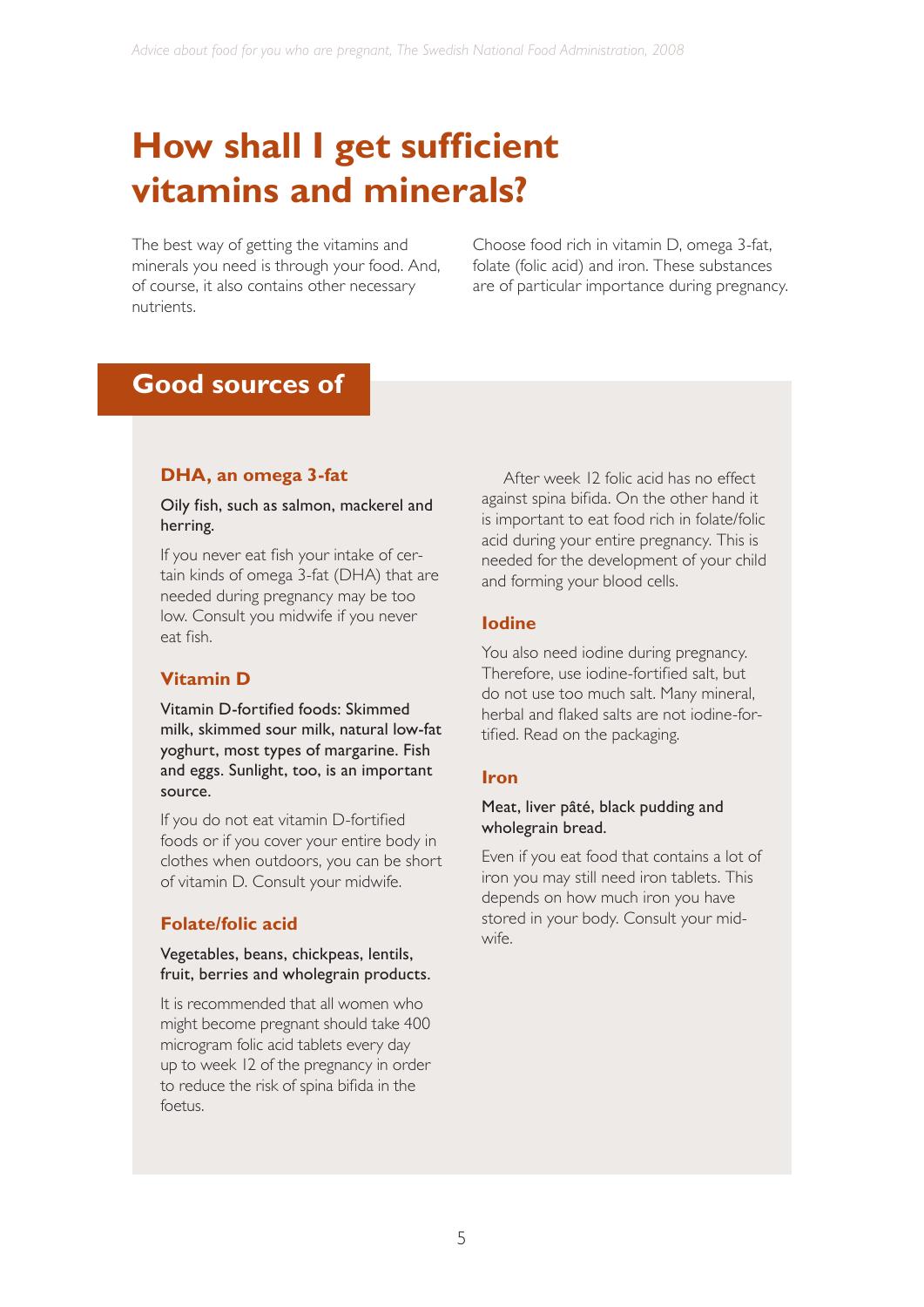### **To bear in mind**

Alcohol can be transferred to your child via the placenta. The foetus is more sensitive to alcohol than you are, so refrain from alcohol as soon as you believe that you are pregnant.

Liver contains a lot of vitamin A which, in high doses, can harm your child. Therefore avoid liver, liver dishes and fish liver oil. Liver pâté can be eaten – it does not contain so much liver.

Coffee and black tea contain caffeine which, in high doses, can increase the risk of miscarriage. When you are pregnant, therefore, you should not have more than 300 milligrams of caffeine per day. This corresponds to either three cups of coffee (150 cl. per cup) or six cups of black tea (200 ml. per cup). Cola drinks and energy drinks can also contain caffeine.

Food supplements, herbal products, natural remedies and herbal medicinal products are

things you should be careful about, since you often don't know whether they can be harmful to the child. Do not use such products without first having discussed them with your midwife or a doctor.

If you take vitamin tablets it is important to follow the dosage instructions and to avoid overdosing. Also ensure that they do not contain more than 1 milligram vitamin A per daily dose.

You should totally avoid ginseng products. They are unsuitable when you are pregnant. Be careful, too, with algae products that contain a lot of iodine. Excessive doses of iodine can be harmful.

Listeriosis and toxoplasmosis are two infections that can infect via food and that are of particular importance when you are pregnant. The risk of infection is very small but, if you become infected then, in the worst case, the infection can cause a miscarriage or damage to the foetus. This is very uncommon.

Listeria and toxoplasma die when the food is heated until piping hot. Toxoplasma also dies if the food is frozen for three days, but listeria survives freezing.

### **Some advice that can further reduce the risk of being infected by listeria and toxoplasma:**

- $\div$  Keep chilled foods cold, preferably at +4°C in the refrigerator.
- Gravad, smoked fish and sushi: eat newly made or newly packaged products. Check the packaging date.
- ◆ Do not eat raw meat. Mincemeat, poultry, lamb, pork and game should be well done.
- Avoid sliced sandwich fillings and cold ready-made food towards the end of their best-before date.
- ❖ If you want to eat dried, coldsmoked or gravat meat, such as parma ham or salami – freeze it for three days before you eat it.
- \* Avoid cheese made from unpasteurised milk. Also avoid mouldripened or washed rind cheese even if it is made of pasteurised milk, for example brie, gorgonzola, chèvre, vacherol and taleggio. Cheese used in cooking that has been heated until it is bubbling is quite safe to eat.
- ◆ Wash your hands before starting to prepare food, between different raw materials and after working in the garden. Wash the cutting board and cooking utensils between different foods.
- ◆ Wash fruit and vegetables.

The toxoplasma parasite can also be spread through cat faeces. Read more on www.sva.se.